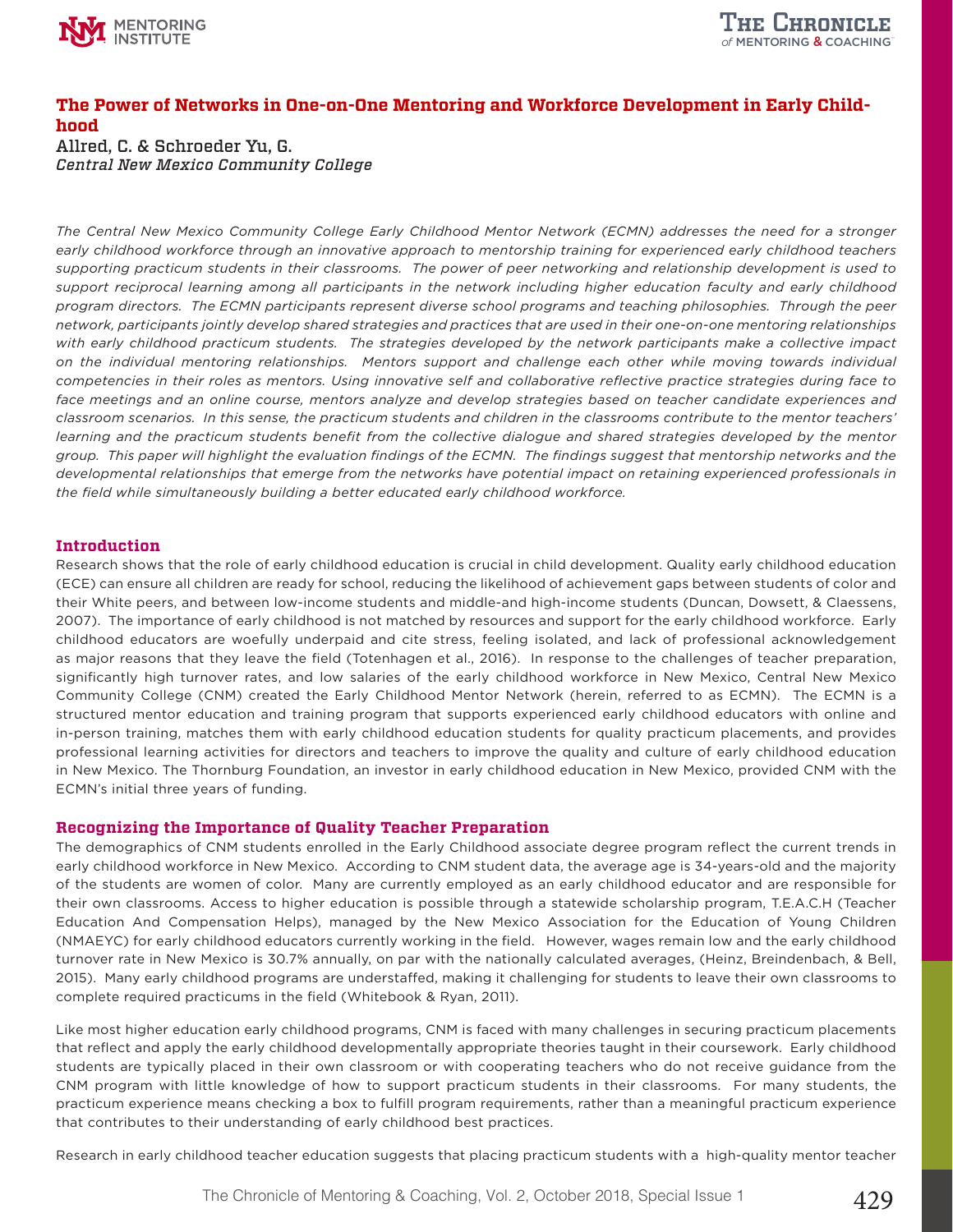

in a classroom that reflects best practices has the potential to retain new teachers in the field (Kagan, Kauerz & Tarrant, 2008), and increases teachers' effectiveness when interacting with children throughout their teaching career (Howes, James, & Ritchie, 2003). CNM sees a way to address the need for meaningful practicum experiences by building a network of early childhood teachers trained to mentor and support practicum students in their classrooms. The hypothesis is that practicum students would benefit from being placed with trained mentor teachers and that experienced teachers would benefit from mentor training.

#### **Description of ECMN Evaluation**

This paper highlights the two-year evaluation findings of the ECMN. Researchers collected and analyzed surveys and focus group interviews with mentor teachers, program directors, practicum students and faculty. The findings suggest that mentorship networks and the relationships that emerge from the networks have potential impact on retaining experienced professionals in the field while simultaneously building a better-educated early childhood workforce.

#### *Overview of CNM Early Childhood Mentor Network*

The ECMN was originally conceived to address issues related to required practicum placements. As the largest program in New Mexico and one of the top ten in the country in terms of graduates (National Center for Education Statistics, 2018), CNM places approximately 200 students a year in field placements. The high demand for practicum placements is the catalyst for CNM to seek partnerships with early childhood community programs. CNM leverages early childhood programs in the community to create a network that works together to build the early childhood workforce capacity in New Mexico.

The ECMN builds upon the four strands of professional practices set forth by the Institute of Medicine and National Research Council's report, Transforming the Workforce for Children Birth through Age 8 (2015) as necessary for workforce development in early childhood: 1) preparation programs; 2) training; 3) mentoring and coaching; 4) and in-service professional development. These four areas are seen as crucial for developing and sustaining the knowledge and competencies of early childhood educators. The visual of the ECMN is that of a bicycle wheel. CNM is at the center of the wheel or the hub, the organizer of the four areas of professional practices. The individual programs and teachers within the programs are represented by the spokes coming out from the hub and participate and practice the necessary competencies. All of the ECMN participating programs are interconnected and move together to make the wheel move forward. The wheel represents a network of relationships and partnerships with early childhood programs that move together in improving early care and education in New Mexico. The following section describes the spokes of the wheel, the mentor teachers, directors, and the professional development practices that work to move the wheel forward.

#### *Early Childhood Mentor Network Mentor Teachers*

The ECMN started in 2016 with a cohort of 30 mentor teachers. Another cohort of 32 teachers was added in 2017. To ensure quality practicum placements, CNM developed a recruitment process to attract experienced and highly-qualified teachers in the field. A mentor teacher in the ECMN network must have a minimum of an associates degree in early childhood education, three years of classroom experience, and the support of the program director. This ensures that the teachers have completed higher level coursework than their mentee and are in a position to take the next step professionally into mentorship. In the past two years, CNM has worked with mentors at 30 different early childhood programs in the Albuquerque area and by the end of the 2017-2018 academic year, 52 mentors completed the program. An important aspect of the ECMN is the opportunity to receive a Mentorship Certificate that was created in partnership the New Mexico Child Youth and Family Department's (CYFD) Office of Child Development. The Mentorship Certificate from CYFD is an incentive for mentor teachers, an honor to be recognized for their expertise and professionalism at the state level.

Participants in the ECMN represent varied philosophical approaches in early childhood from Montessori to Reggio Emiliainspired programs. The diversity of philosophical approaches in the participants is one of the program's greatest strengths. The mentors have the potential to learn from each other and the practices that make them different can elevate the field for everyone. Teachers are given the option to host a monthly meeting within their classrooms, where they are able to provide a more in-depth overview of their teaching philosophy and how it relates to the overall classroom environment design. Diverse environments for field experiences are opportunities for practicum students to experience a wider perspective of the field of early childhood education (Recchia, Beck, Esposito, & Tarrant, 2009).

# *Early Childhood Mentor Network Professional Development*

CNM also recognizes that quality field experiences are not solely about an exceptional mentor teacher and individual classrooms, but that the early childhood program as a whole needs to reflect best practices (LaBoskey & Richert, 2002). Practicum students have the potential to learn about the principles taught in CNM classes the second they walk through the doors of an early childhood program. Therefore, CNM created professional development opportunities through a program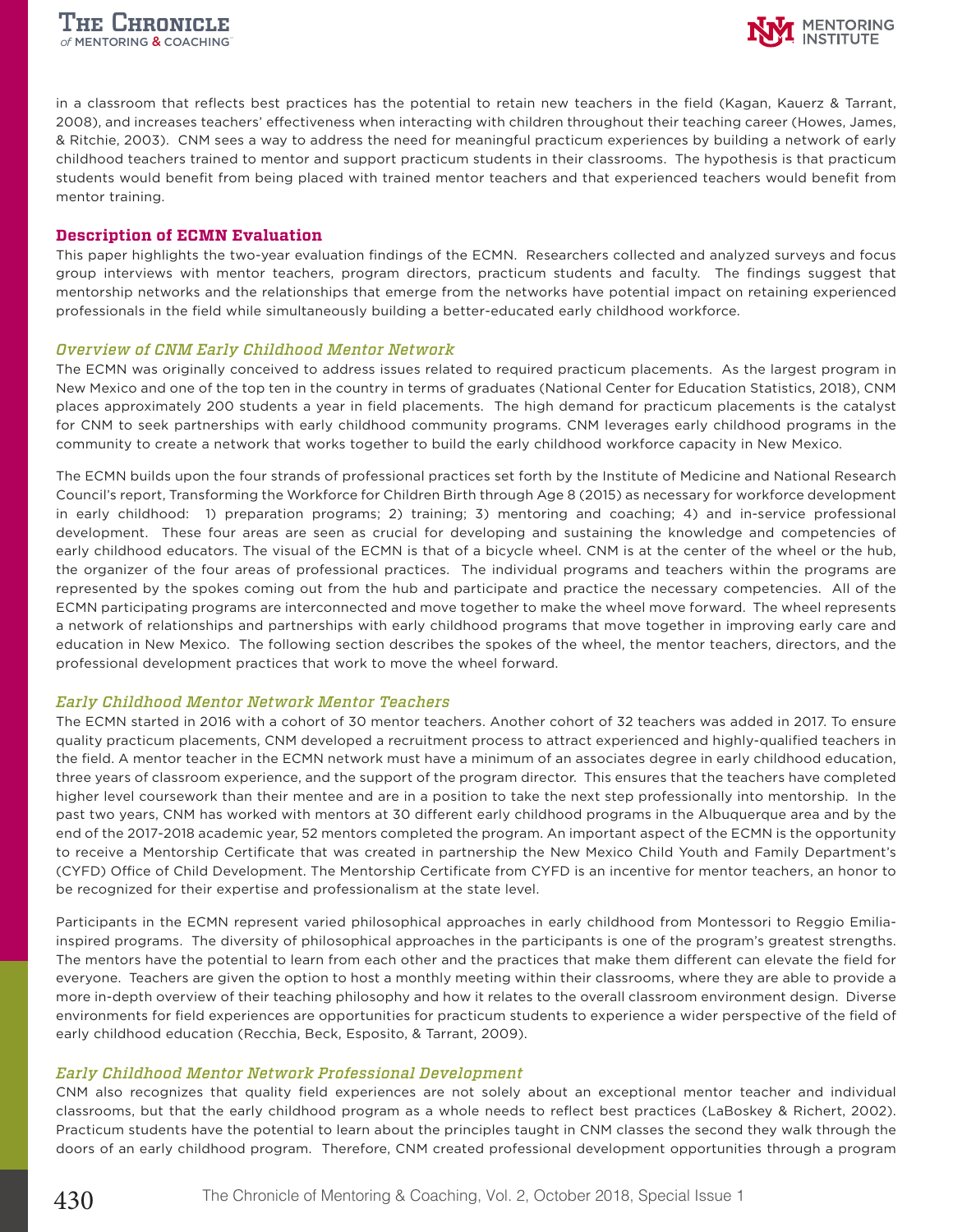

director's network to complement the work of the mentor teachers and build program support at the leadership level. Through peer networking and the relationships that develop, program directors are able to learn from each other how to support teacher leaders and practicum students at their site. Over the course of two years, 46 different administrators from 34 centers have attended ECMN Director Network Meetings.

Early childhood professional development tends to come from outside organizations such as state trainings aligned to new regulations. Many early childhood educators express a feeling of existing in isolation, or silos. There are few opportunities in New Mexico for early childhood teachers or directors to interact with each other to share struggles, challenges, and successes in their programs. A network approach to professional development starts with the needs and interests of the mentors and directors. ECMN staff and CNM faculty design monthly workshops to fit the ECMN participants' needs and interests to create shared practices. The workshop participants include mentor teachers, program directors and their staff are invited to attend.

# **A Network Built on Relationships**

One of the strongest outcomes of the ECMN are the relationships that develop by bringing together teachers, directors, and faculty through ongoing opportunities to share and interact. The ECMN is multi-layered and structured to support relationship development at all levels within the network from the practicum student, mentor teacher, early childhood programs and directors, higher education faculty, and the children in early childhood classrooms. All participants have the potential to develop relationships, learn from each other, and engage in joint activities through a balance of power, and colearning (Higgins & Kram, 2001). The following sections describe the relationships in the ECMN.

# *Mentor Teacher Relationships*

Mentor teachers develop relationships with each other, with practicum students, and with CNM faculty through three methods including an online course, mentor teacher meetings, and through practicum student placement in their classrooms.

Online Course. There are two required college level courses for mentor teachers. Both are designed to build a community of learners in an online format. Early Childhood Mentorship I examines the role of a mentor in education, skills and tools for mentorship, and adult learning strategies. Early Childhood Mentorship II builds on the skills developed in the prior course and focuses on self and collaborative reflection strategies necessary for articulating teaching practices and developing a productive and meaningful relationship with practicum students.

Monthly Meetings. In addition to the coursework, mentors are required to attend monthly meetings. Mentor meetings build on the coursework and bring the theoretical understanding of mentorship and working with adult learners into practice. The meetings are structured to flatten hierarchy and to allow the expertise of all participants to be honored. They often take place within mentors' programs and classrooms, allowing participants to learn from each other's classroom environments, philosophies, and teaching practices.

Within the meetings, mentors worked together to develop mentoring strategies through a job embedded, reflective practice model (Hunzicker, 2012; Sparks, 1994). Reflective conversations between mentors and their peers about beliefs and assumptions are strategies used to guide mentoring practices. Together the mentors deconstruct, analyze, and develop strategies based on scenarios from authentic experiences that occur with practicum students within their classroom. The jointly developed mentoring strategies during the meetings are then taken back to individual classrooms and mentorship roles. One mentor commented how the mentor meetings impacted her ability to self-reflect on her teaching practice with others:

The program has made me more self-reflective in my teaching practice. I am a more intentional teacher and bring that reflection to my peers. We are talking in a way about our work that we never did before. (Mentor Interviews, April 2018)

The collective dialogue and shared strategies developed among the mentor teachers impacts their individual relationships with practicum students. Monthly meetings are very well received. According to the year two evaluation of the ECMN, there was an 88% total attendance rate over the length of the program since 2016.

# *Relationships with Higher Education Faculty*

After the first year of the ECMN program, mentors stressed a need for developing stronger relationships with CNM early childhood faculty. As a result, CNM early childhood faculty began to attend the mentor meetings. Attending the meetings is an opportunity for CNM faculty to learn about practicum placements and support the mentors as they work with practicum students. Faculty benefit from the collective knowledge of the mentors and bring back the mentors' lived classroom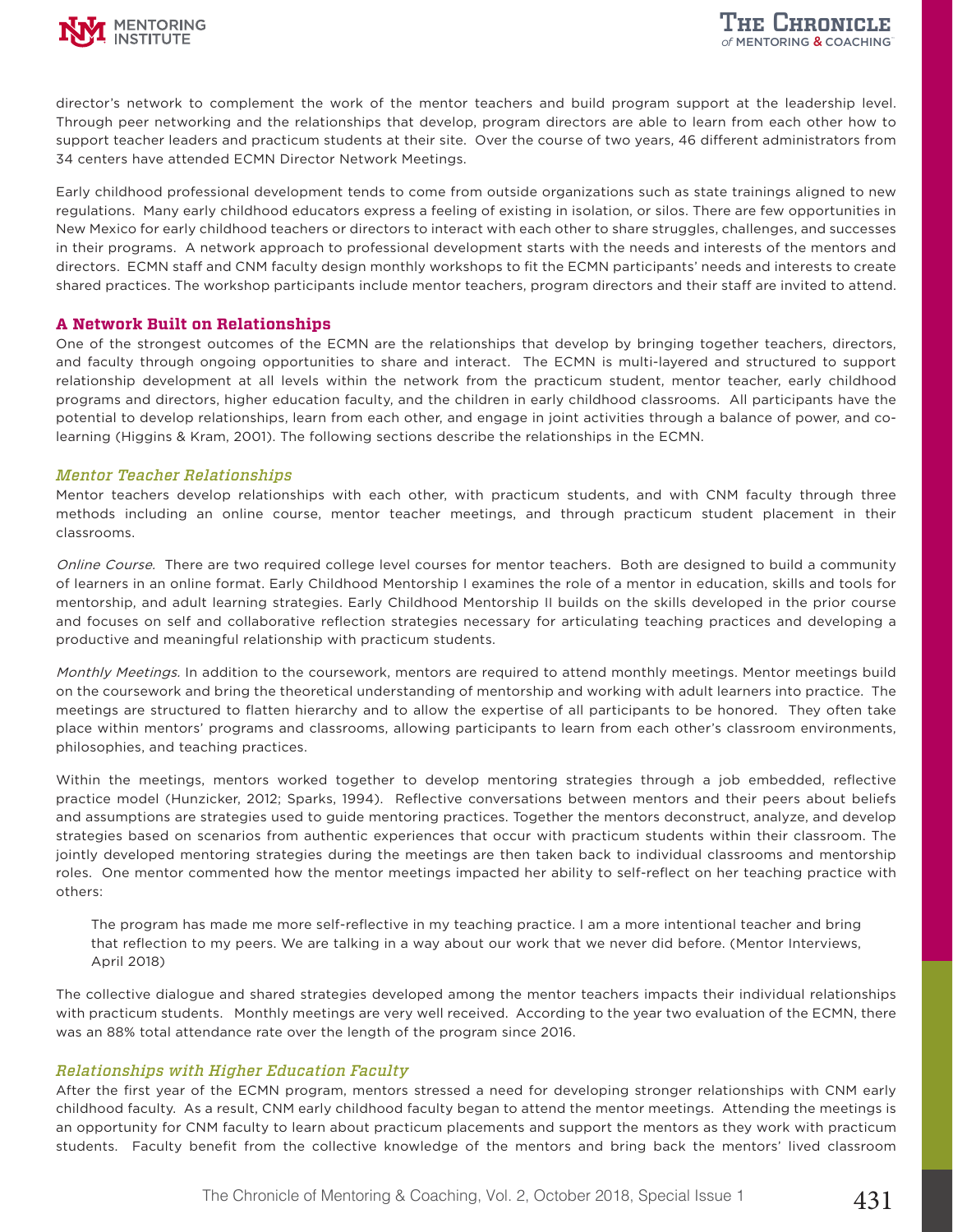

experiences to the academic classroom. In addition, the meetings provide a space for faculty and mentor teachers to interact and improve their processes for communication. Together, faculty and mentor teachers are now able to respond quickly to situations that arise with practicum students in the field. There is a higher level of trust between community early childhood programs and the CNM faculty.

#### *Relationship with Practicum Students*

The ECMN supports the complex roles and relationships that exist between mentor teacher and practicum student (Ambrosetti & Dekkers, 2010). As previously described, mentor teachers jointly develop mentoring strategies through the online course and meetings. Shared strategies include how and when to provide feedback and guidance to practicum students through scheduled face-to-face meetings, emails, text messages and phone conferences. This type of collaborative sharing is in contrary to what a typical mentoring relationship might look like where the mentor and mentee work in isolation. The ECMN mentors apply the collective knowledge of the network while working with their mentee. They are able to use the positive experiences, challenges, and struggles of their fellow mentors in their own practice. A practicum student recognized the value of the mentor relationship in the following statement:

The mentor was extremely helpful. We debriefed at the end of each day, which helped me understand what I was doing and where I could improve. At times I did not know how to manage student discipline, but having a seasoned mentor was very helpful. (Practicum Student Interview, April 2018)

The mentor and mentee relationship provides reciprocal learning opportunities. One mentor stated, "I feel mentoring CNM practicum students in my classroom has helped me to become a better educator" (Notes from Mentor Interviews, April 2018). Hosting a practicum student is a unique form of professional development for mentor teachers. For mentors, one of the highest forms of professional development is to be able to explain their practice and philosophical approach to teaching, while simultaneously guiding the mentee to develop their own practices and belief system.

#### *Sustaining the Field through Relationships*

The year two evaluation revealed that there is considerate value placed on the professional community created through the ECMN. Mentors reported that they felt the network provided not just a learning opportunity, but also an opportunity to build relationships with other educators, faculty, and practicum students. Meaningful relationships and a stronger sense of belonging are major contributors to their personal and professional growth.

#### One mentor reported:

I now find time to talk to others and build connections. I never thought about the need or value to network but I realize that we are part of a community like any other. We need to build these relationships to make the industry stronger. (Notes from Mentor Interviews, April 2018)

Mentors, faculty, and directors spoke about the ECMN as providing support that is often lacking in the field of early childhood education. The ECMN is a way for current educators to learn from one another and support one another, thus sustaining the field through relationships. Many of the participants spoke about the silos that existed within early childhood education and how there are not mechanisms to support shared practices, discuss practices, and to learn from peers. Results from the evaluation have shown that the ECMN provides a space for shared learning and collaboration among diverse programs within New Mexico with the goal of building a stronger early childhood workforce together.

# **Next Steps for the Early Childhood Mentor Network**

As the ECMN enters its third year, many questions and wonderings regarding the continued direction of the program remain. One of the major questions is, "How does CNM continue to build on the momentum of the ECMN?" To achieve a broader reach in the community of Albuquerque and the state of New Mexico, there needs to be more resources spent on the ECMN. Teachers and directors spoke about their interest in more programming, more training, and more opportunities for collaboration. Greater resources could help in providing more resources to increase the quality of practicum students' field placements.

In addition, recognizing that to sustain a professional community takes time. The ECMN needs the state and local stakeholders to invest in early childhood teachers as a long-term commitment, not just a temporary fix for early childhood workforce development. Rather, the ECMN and the development of mentoring relationships through networks should be recognized as a lasting way to develop professional learning and mentoring communities that can improve the quality of education for both higher education students and the young children and families served in New Mexico.